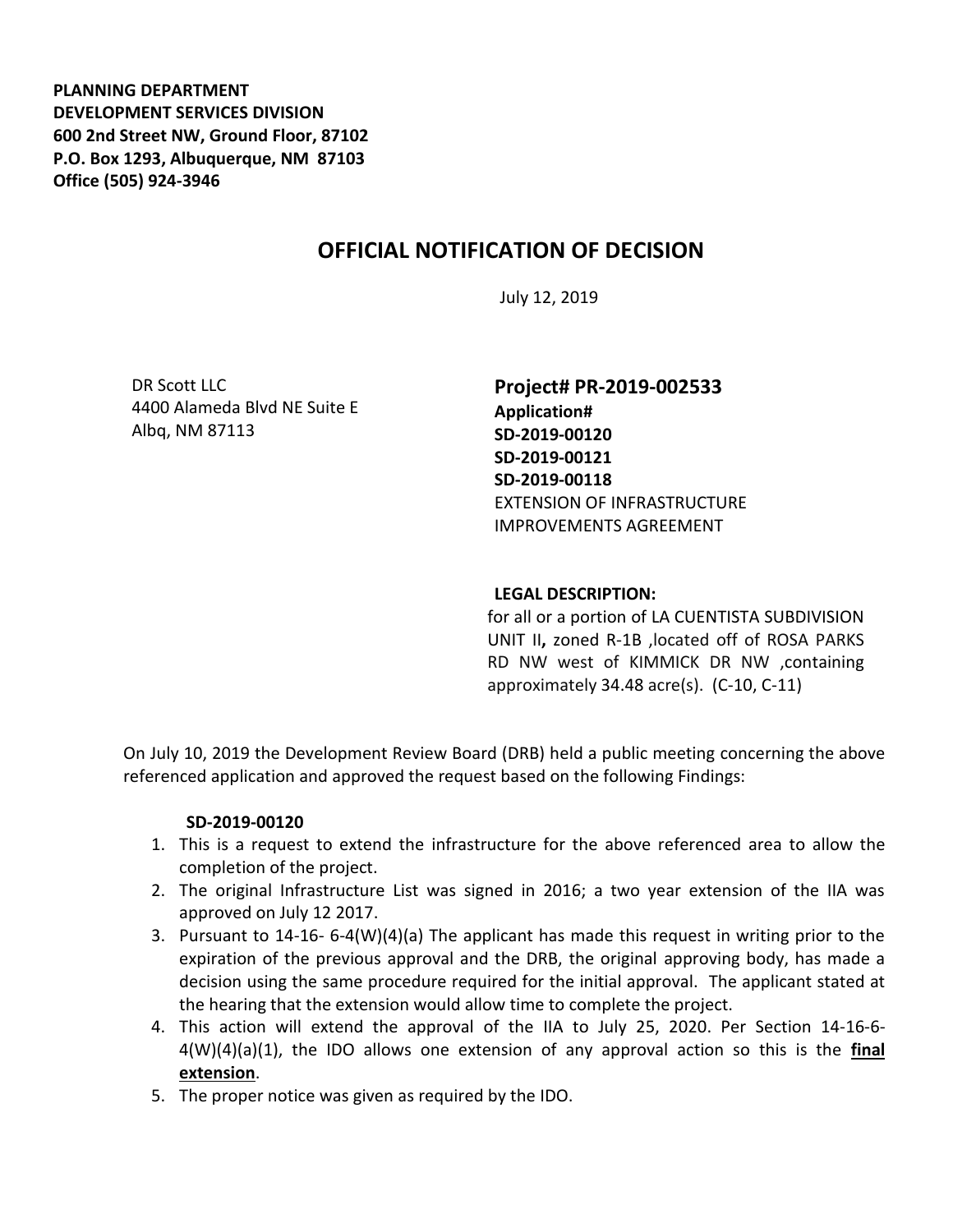## Page 2 of 3

### **SD-2019-00121**

- 1. This is a request to extend the infrastructure for the above referenced area to allow the completion of the project.
- 2. The original Infrastructure List was signed in 2016; a two year extension of the IIA was approved on July 12 2017.
- 3. Pursuant to 14-16- 6-4(W)(4)(a) The applicant has made this request in writing prior to the expiration of the previous approval and the DRB, the original approving body, has made a decision using the same procedure required for the initial approval. The applicant stated at the hearing that the extension would allow time to complete the project.
- 4. This action will extend the approval of the IIA to July 25, 2020. Per Section 14-16-6- 4(W)(4)(a)(1), the IDO allows one extension of any approval action so this is the **final extension**.
- 5. The proper notice was given as required by the IDO.

## **SD-2019-00118**

- 1. This is a request to extend the infrastructure for the above referenced area to allow the completion of the project.
- 2. The original Infrastructure List was signed in 2016; a two year extension of the IIA was approved on July 12 2017.
- 3. Pursuant to 14-16- 6-4(W)(4)(a) The applicant has made this request in writing prior to the expiration of the previous approval and the DRB, the original approving body, has made a decision using the same procedure required for the initial approval. The applicant stated at the hearing that the extension would allow time to complete the project.
- 4. This action will extend the approval of the IIA to July 25, 2020. Per Section 14-16-6- 4(W)(4)(a)(1), the IDO allows one extension of any approval action so this is the **final extension**.
- 5. The proper notice was given as required by the IDO.

APPEAL: If you wish to appeal this decision, you must do so within 15 days of the DRB's decision or by **JULY 25, 2019.** The date of the DRB's decision is not included in the 15-day period for filing an appeal, and if the 15<sup>th</sup> day falls on a Saturday, Sunday or Holiday, the next working day is considered as the deadline for filing the appeal.

For more information regarding the appeal process, please refer to Section 14-16-6-4(U) of the Integrated Development Ordinance (IDO). A Non-Refundable filing fee will be calculated at the Land Development Coordination Counter and is required at the time the appeal is filed.

You will receive notification if any person files an appeal. If there is no appeal, you can receive Building Permits at any time after the appeal deadline quoted above, provided all conditions imposed at the time of approval have been met. Applicants submitting for building permit prior to the completion of the appeal period do so at their own risk. Successful applicants are reminded that there may be other City regulations of the IDO that must be complied with, even after approval of the referenced application(s).